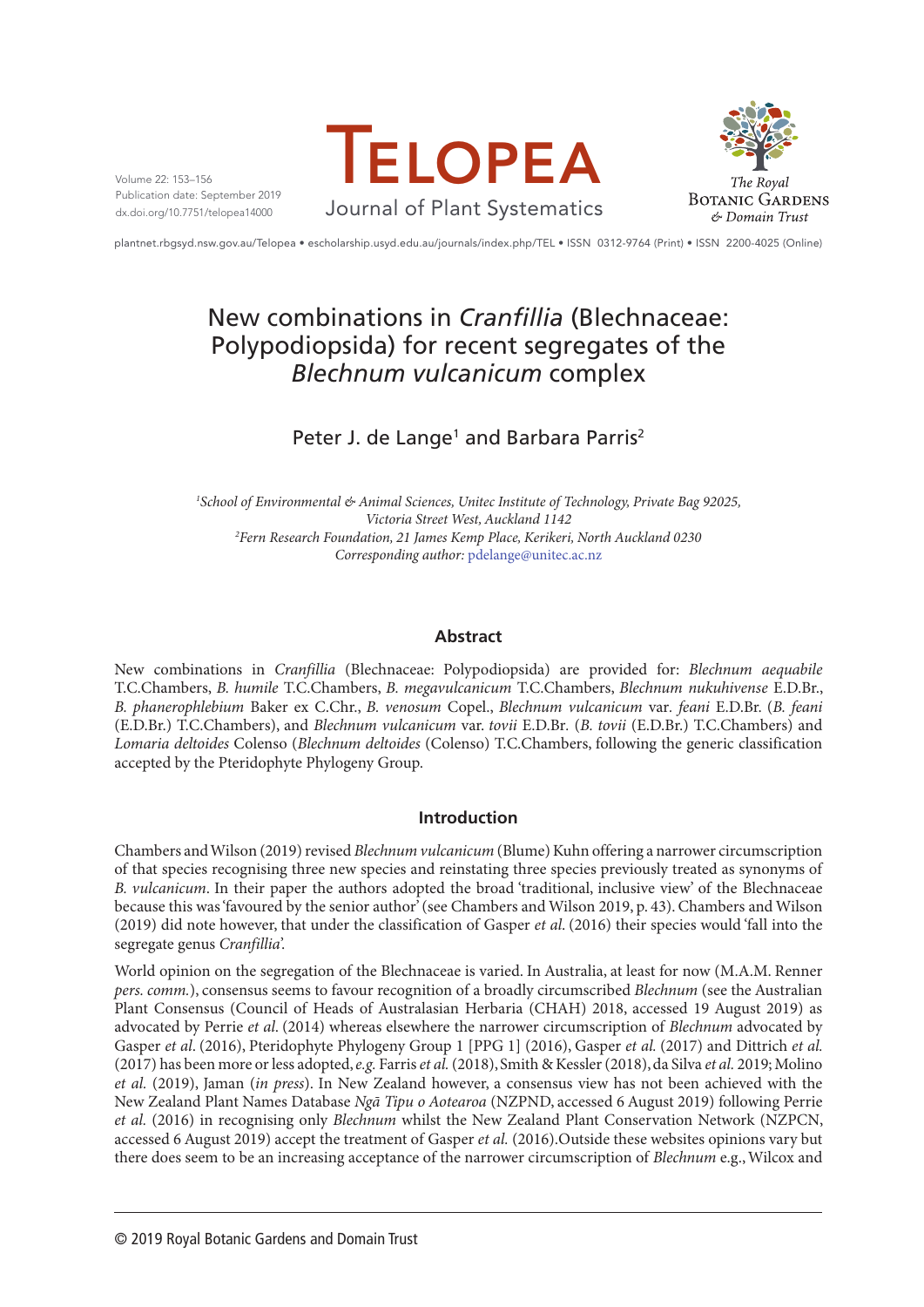Warden (2017), Heenan and McGlone (2019). From a New Zealand perspective then, the recent treatment of *Blechnum vulcanicum* by Chambers and Wilson (2019) leaves *Blechnum deltoides* (Colenso) T.C.Chambers without a legitimate name in *Cranfillia*. Furthermore, the revision by Chambers and Wilson (2019) also leaves five further taxa without names in *Cranfillia*. Accordingly, we provide here the necessary combinations for those who wish to follow PPG 1 (2016).

#### **Taxonomic Treatment**

*Cranfillia aequabilis* (T.C.Chambers) Parris et de Lange *comb. nov.*

Basionym: *Blechnum aequabile* T.C.Chambers *Telopea* 22: (47) (2019)

Type: Fiji: Vanua Levu: Mt Delaikoro, 1000 m, Apr 1962, *R.G. Robbins s.n.* (holotype: NSW 383759 *n.v*.).

= *Lomaria pilosa* Brack. *auct., pro parte*, *U.S. Expl. Exped*. 16: 125–6 (1854).

≡ *Blechnum vulcanicum* var *rapense* E.D.Br., *Bull. Bernice P. Bishop Mus.* 89: 72 (1931)

Type (*fide* Chambers & Wilson 2019): Rapa, Feb 1922, *E.H. Quayle XX* (holotype: BISH 1000234 *n.v*.).

*Cranfillia deltoides* (Colenso) de Lange et Parris *comb. nov.*

Basionym: *Lomaria deltoides* Colenso, *Tasmanian J. Nat. Sci.* 1: 376 (1843)

Type citation: 'In woods in Te Waiiti District, nearly same locality as preceding. January, 1842.'

Type: New Zealand: North Island: Shaded woods, Te Waiiti, Interior, Dec 1841, *Colenso s.n.* (holotype: WELT, P03239!; isotypes: [New Zealand, *Colenso 290*] K 001092698 *n.v*.)

*=Lomaria deflexa* Colenso, *Tasmanian J. Nat. Sci.* 2: 178 (1845) non *Lomaria deflexa* Baker, *J. Bot. 26*: 226 (1888) *nom. illeg.* (=*Blechnum deflexum* Diels).

Type citation: 'Dry clayey banks, sides of rivers, country between Turanga and the River Wairoa, E. Coast, Dec.1841.

Type: New Zealand: North Island: clayey banks, country between Poverty Bay and the River Wairoa, Dec 1841, *Colenso s.n.* (holotype: WELT P03238! [in Herb Colenso]; isotype: [New Zealand, *Colenso* 268 (on same sheet as *Lomaria deltoides*)] K 001092697 n.v.).

*=Lomaria paucijuga* Colenso, *Trans. & Proc. New Zealand Inst.* 20: 222 (1888)

Type citation: 'Sides of Mount Tongariro, County of East Taupo; 1887: Messrs. Owen & Hill'

Type: Tongariro, *H. Hill* s.n. (holotype: WELT, P03332! ex Herb. Colenso; isotype: K 001092696 n.v.).

*Cranfillia feani* (E.D.Br.) Parris et de Lange *comb. nov.*

Basionym: *Blechnum vulcanicum* var*. feani* E.D.Br., *Bull. Bernice P. Bishop Mus.* 89: 72, fig. 14A a, b (1931)

Type citation: 'Marquesas, Hivaoa, Feani, altitude 700 meters, December, 1921, Brown no. 1086'

Type (*fide* Chambers & Wilson 2019): Marquesas: Hiva Oa, Feani, 800 m, Dec 1921, *F.B.H. & E.D.W. Brown 1086* (lectotype: BISH 98739 (barcode BISH 1000233) *n.v.*; probable isolectotypes: Hivaoa, 800 m, Dec 1921, *F.B.H. & E.D.W. Brown 1086* (BISH 496105–496106, *n.v*.).

= *Blechnum feani* (E.D.Br.) T.C.Chambers, *Telopea* 22: 50 (2019)

*Cranfillia tovii* (E.D.Br.) de Lange et Parris *comb. et stat. nov.*

Basionym: *Blechnum vulcanicum* var. *tovii* E.D.Br*., Bull. Bernice P. Bishop Mus.* 89: 72, 14B a, b (1931)

Type citation: 'Marquesas, Nukuhiva, Tovii, altitude 1000 meters, July [sic], 1921, Brown no. 504 A. Type.'

Type (*fide* Chambers & Wilson 2019): Marquesas, Nuku Hiva, Tovii 1000 m, 15 January 1921, *F.B.H. Brown & Elizabeth D.W. Brown, 504A* (holotype: BISH, barcode BISH 1021170 *n.v*.)

= *Blechnum tovii* (E.D.Br.) T.C.Chambers, *Telopea* 22: 50 (2019)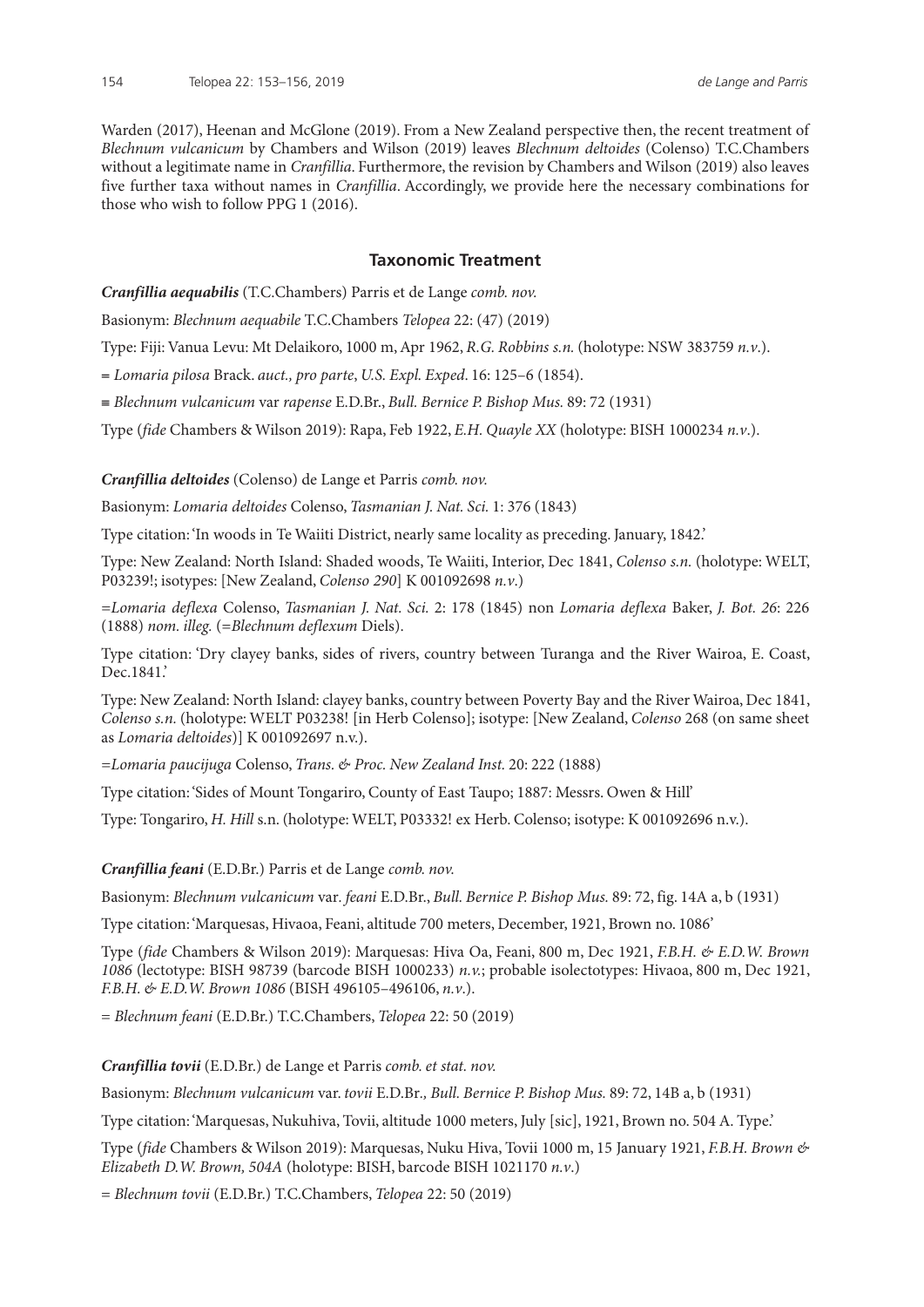#### *Cranfillia nukuhivensis* (E.D.Br.) de Lange et Parris *comb. nov.*

Basionym: *Blechnum nukuhivense* E.D.Br., *Bull. Bernice P. Bishop Mus.* 89: 69, figs 13a–h (1931)

Type citation: 'Marquesas, Nuku Hiva, Tovii, 1000 meters, July, 1921 Brown no. 529 A and B'.

Type (*fide* Chambers & Wilson 2019): Marquesas: Nuku Hiva: *E.D. Brown 529A* (lectotype: BISH 496201 *n.v*.)

#### *Cranfillia megavulcanica* **(**T.C.Chambers) Parris et de Lange *comb. nov.*

Basionym: *Blechnum megabulcanicum* T.C.Chambers, *Telopea* 22: 54 (2019)

Type: SOLOMON ISLANDS: Santa Ysabel: Summit ridge Mt Sasari near Maringe Lagoon 1097 m, 26 Oct 1963, *T.C. Whitmore BSIP 2393* (holotype: K 000754243 *n.v*.; isotype: L 3516913 *n.v*.)

#### *Cranfillia phanerophlebia* (Baker ex C.Chr.) de Lange et Parris *comb. nov.*

Basionym: *Blechnum phanerophlebium* Baker ex C.Chr., *Bull. Misc. Inform. Kew* 1939: 28 (1939)

Type (*fide* Chambers & Wilson 2019): Fiji: Viti Levu, sources of the Wai ni malu, 1877–1878, *Horne 939*  (holotype: K 000721923 *n.v*.)

#### *Cranfillia venosa* (Copel.) Parris et de Lange *comb. nov.*

Basionym: *Blechnum venosum* Copel., *Occas. Pap. Bernice Pauahi Bishop Mus.* 14: 62, pl. 15 (1938)

Type (*fide* Chambers & Wilson 2019): TUBUAI (Austral Is.): Rapa: Taratika, east side Mount Perahu, moist bank in rainforest, 550 m, *St. John, Fosberg & Maireau 15651* (holotype: *n.v.*, specimen matching plate 15 not located; isotypes: MICH 1191204 (*ex herb.* Copeland), GH 00112368 *n.v.*, UC 542551 *nv.*, US 00135472 *n.v.*, K 000754215 *n.v.*, BISH 496204 *n.v.*, BISH 496205 *n.v.*)

*Cranfillia humilis* T.C.Chambers) de Lange et Parris *comb. nov.*

Basionym: *Blechnum humile* T.C.Chambers, *Telopea* 22: 56 (2019)

Type: INDONESIA: Papua Province: between camps 11 and 12, Mt. Carstensz [Puncak Jaya], 28 Jan 1913, *C. Boden Kloss s.n.* (holotype: BM 000801696 photo-seen)

#### **Acknowledgements**

We thank Matt Renner for useful discussion.

#### **References**

- Chambers TC, Wilson PG (2019) A revision of *Blechnum vulcanicum* (Blume) Kuhn and related taxa (Blechnaceae) in Malesia and Oceania. *Telopea* 22: 41–59.
- Council of Heads of Australasian Herbaria (2018) Australian Plant Consensus [https://biodiversity.org.au/nsl/](https://biodiversity.org.au/nsl/services/rest/reference/apni/9787312) [services/rest/reference/apni/9787312](https://biodiversity.org.au/nsl/services/rest/reference/apni/9787312) Accessed 20 August 2019.
- da Silva DM, da Silva Sylvestre L, Mendonca CBF, Gonçalves-Esteves V (2019) Spore diversity among species of Blechnaceae in the Atlantic Forest. *Acta Botanica Brasilica* 1–13. [https://doi.rog/10.1590/0102-](https://doi.rog/10.1590/0102-33062018abb0321) [33062018abb0321](https://doi.rog/10.1590/0102-33062018abb0321)
- Dittrich VAO, Salino A, Monteiro R, Gasper AL (2017) The family Blechnaceae (Polypodiopsida) in Brazil: key to the genera and taxonomic treatment of *Austroblechnum*, *Cranfillia*, *Lomaridium*, *Neoblechnum* and *Telmatoblechnum* for southern and southeastern Brazil. *Phytotaxa* 303: 1–33. https://doi.org/10.11646/ phytotaxa.303.1.1
- Farris E, Carta M, Circosta S, Falchi S, Papuga G, de Lange P (2018) The indigenous vascular flora of the forest domain of Anela (Sardinia, Italy). *Phytokeys* 113: 97–143<https://doi.org./10.3897/phytokeys.113.28681>
- Gasper AL de, Almeida TE, Dittrich VAO, Smith AR, Salino A (2017) Molecular Phylogeny of the fern family Blechnaceae (Polypodiales) with a revised genus level treatment. *Cladistics* 33: 429–446. https://doi. org/10.1111/cla.12173